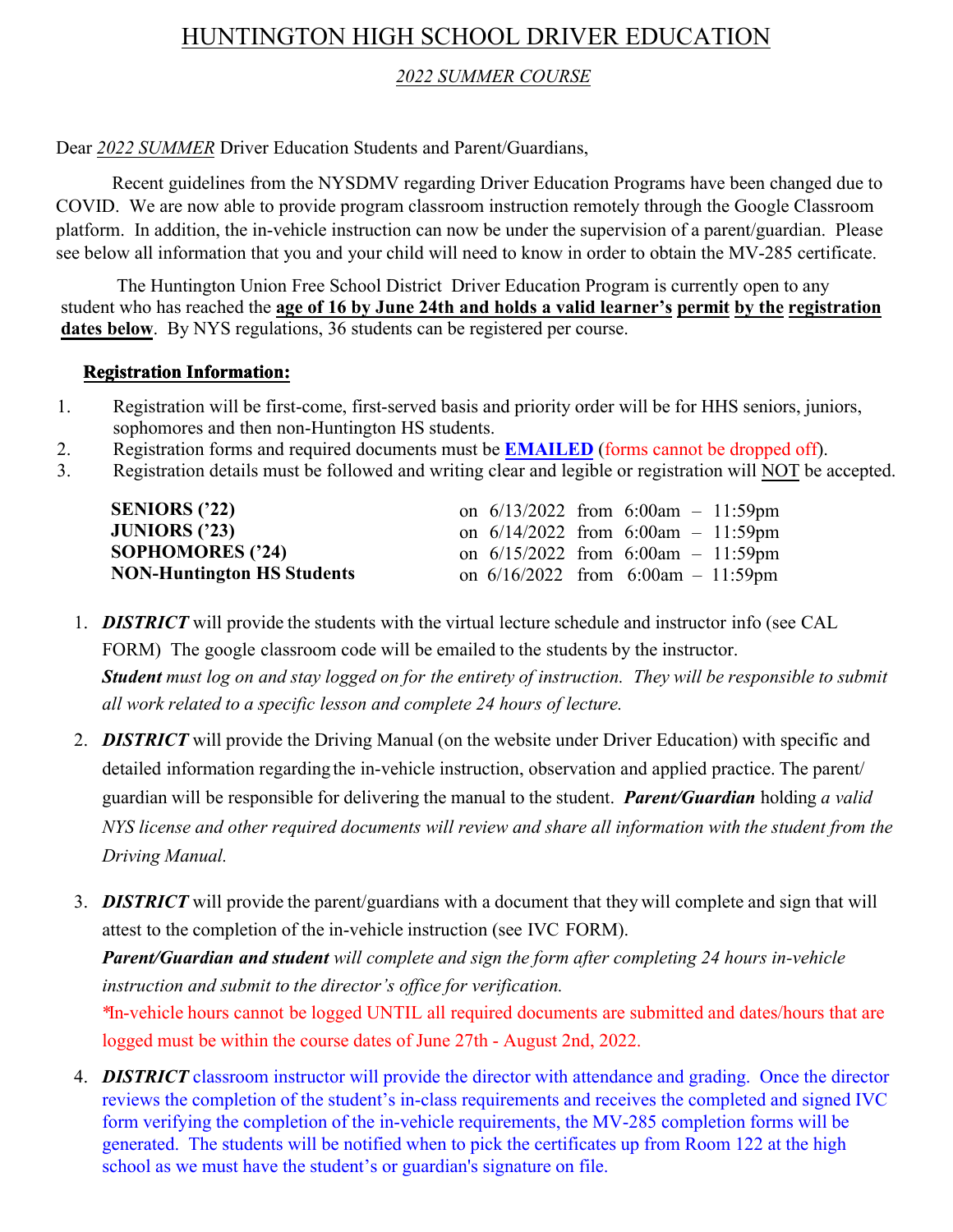## **DOC FORM**

# *HUNTINGTON HIGH SCHOOL DRIVER EDUCATION CHECKLIST*

*2022 SUMMER COURSE*

# **PLEASE RETAIN THIS PAGE!!!!**

- $\Box$  REG FORM (included in the application) \***PLEASE MAKE SURE ALL INFO IS CLEARLY WRITTEN**
- $\Box$  ROD FORM (included in the application)
- $\Box$  Copy of valid NYS driver's license of parent or guardian
- $\Box$  Copy of valid NYS permit of the student
- $\Box$  Copy of valid NYS car registration(s) the student will be driving
- $\Box$  Picture of the inspection sticker(s) (in the window) of the vehicle the student will be driving
- $\Box$  Copy of the car insurance card(s) of the vehicle the student will be driving
- $\Box$  A picture of the check/money order for the driver's ed program

*NOTE:* **Once all of the above items are received, an email confirmation will be sent to the parent's email address listed on the REG FORM within 1-2 days. If you do not receive an email, some or all of your documents have NOT been received. Please recheck your sent email before inquiring.**

#### **Things to remember:**

- Program runs from **June 27th through August 2nd, 2022.**
- Payment is due **BEFORE** the program starts. Please make checks/money orders payable

# to: **HUFSD Driver Education Program**

(\$200 for HHS students and \$250 for non HHS students)

Please mail checks to:

Huntington High School ATTN: Nicole Haas 188 Oakwood Road Huntington, NY 11743

- If any of the required documents expire during the length of the course, the updated documents MUST be submitted to the office in order to continue with in-vehicle instruction.
- Once the program is completed, send your IVC Form to Nicole Haas at [driversed@hufsd.edu](mailto:nhaas@hufsd.edu) or have your child bring in the form. **FORMS MUST HAVE AT LEAST 24 HOURS OF IN-VEHICLE INSTRUCTION LOGGED (no exceptions).**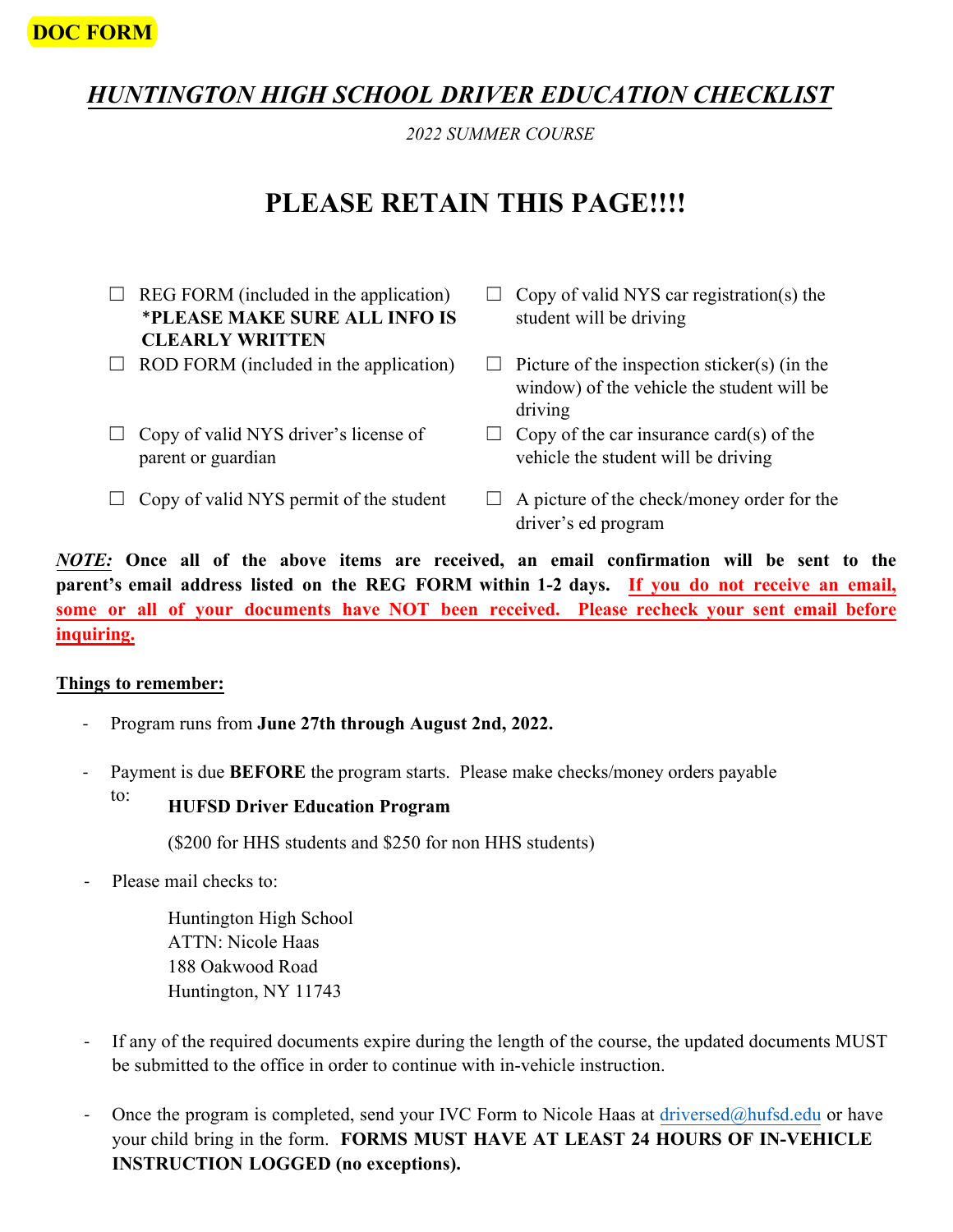

## **HUNTINGTON HIGH SCHOOL**  *2022* **SUMMER DRIVER EDUCATION APPLICATION**

Registration and all required documents from the **DOC FORM** must be submitted in one email to Driver Education Assistant, Nicole Haas at **[driversed@hufsd.e](mailto:nhaas@hufsd.edu)du**.

\*Registration information will be time stamped, reviewed and organized to ensure that the registration details were followed. If all required documents are not submitted on time, course placement may be prevented.

#### **Course Information:**

The course will run from June 27th - August 2nd, 2022. Students will log on *FOUR* days per week for *1 hour each day*. There will also be 3 time slots for you to choose from. Students may ONLY miss a total of two lectures. However, all missed lecture classes must be made up immediately with the classroom instructor. Once a student misses the **third** class, they may be dropped from the program and will not be eligible for a course completion certificate (MV-285). **CLASSES CANNOT BE MADE UP ONCE A NEW SEMESTER BEGINS**. Students are responsible to complete 24 hours of in-vehicle instruction with a parent or guardian.

#### **Registration Fee:**

**\$200.00 for HHS** students and **\$250.00 for Non-Huntington HS** students Checks or money orders must be made payable to: **HUFSD DRIVER EDUCATION PROGRAM** Mail to: **Huntington High School**

> **ATTN: NICOLE HAAS 188 Oakwood Rd Huntington, NY 11743**

**The following requirements must be completed in a satisfactory manner to receive a MV-285 certificate: 24 HOURS OF LECTURE; 24 HOURS IN THE CAR.** If the original MV-285 certificate is misplaced, there is a \$25 fee for a new certificate.

| Student's Full Name (exactly how it appears on permit) |                              |                                  |
|--------------------------------------------------------|------------------------------|----------------------------------|
|                                                        | First                        | Middle<br>Last                   |
| <b>Street Address</b>                                  | Town/City                    | $\mathop{\mathrm{Zip}}\nolimits$ |
| Date of Birth                                          | NYS Driver's Permit #        | (REQUIRED)                       |
| Student Cell Phone #                                   | Parent/Guardian Cell Phone # |                                  |
| Student E-mail                                         | Parent E-mail                |                                  |

## **SCAN AND EMAIL FORM TO [driversed@hufsd.ed](mailto:nhaas@hufsd.edu)u**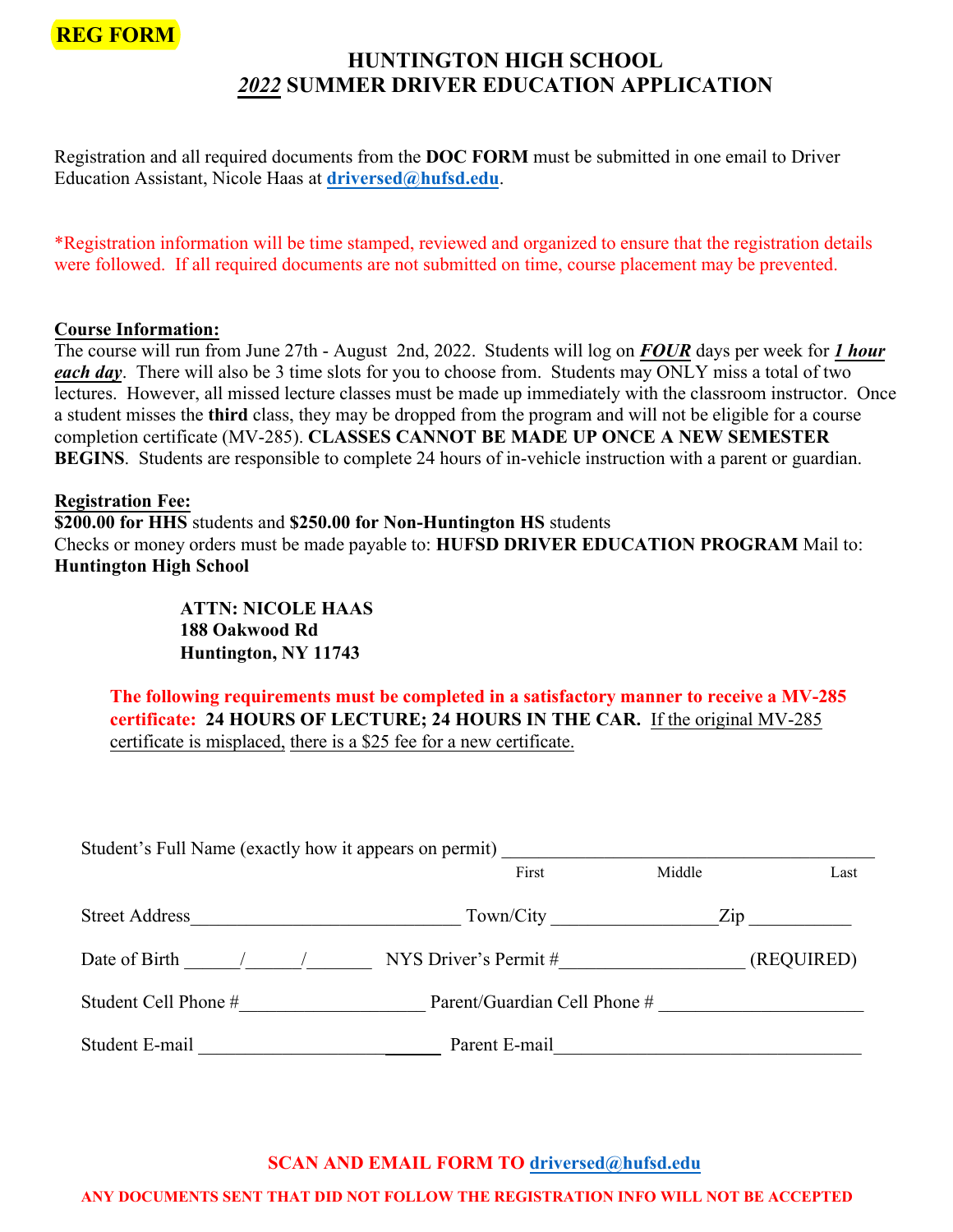# HUNTINGTON HIGH SCHOOL DRIVER EDUCATION

## *2022 SUMMER COURSE*

Parent/Guardian Name: (print) \_\_\_\_\_\_\_\_\_\_\_\_\_\_\_\_\_\_\_\_\_\_\_\_\_\_\_ NYS License ID#:\_\_\_\_\_\_\_\_\_\_\_\_\_\_\_\_\_\_\_

Student Name: (print) \_\_\_\_\_\_\_\_\_\_\_\_\_\_\_\_\_\_\_\_\_\_\_\_\_\_\_ NYS Permit ID#: \_\_\_\_\_\_\_\_\_\_\_\_\_\_\_\_\_\_\_

I certify that as the parent/guardian, I have received the following items/information from the Director of Driver Education at Huntington High School in order for the student enrolled to receive the MV-285 course completion certificate. **(ALL FIVE NEED TO BE CIRCLED):**

| 1. Document form (DOC)                                | (circle one) | <b>YES</b> | NO. |
|-------------------------------------------------------|--------------|------------|-----|
| 2. Schedule/Instructor Info (CAL)                     | (circle one) | YES        | NO. |
| 3. In-Vehicle Completion form (IVC)                   | (circle one) | YES        | NO. |
| 4. Registration form (REG)                            | (circle one) | YES        | NO. |
| 5. Driving Manual (available on the district website) | (circle one) | YES        | NO. |

I understand that the District must receive the registration form and all required documents required during the specific registration dates and times or they may not be accepted. Both Parent/Guardian and student must complete and sign the IVC form after completing 24 hours of invehicle instruction and return to the Director of Driver Education. I acknowledge that the student must log on for the 24 hours of remote classroom instruction. All log in hours and assignments must be completed and will be graded by classroom instructor.

The certificate of course completion (MV-285) will only be issued once the Director receives the IVC form and the classroom instructor verifies that all hours and assignments were completed by the student and they have received a passing grade. Once we notify the students that the MV-285 certificates have been generated, they must come to Room 122 at HHS to sign that they have received their certificate.

Parent/Guardian Signature: example and Date: Date: Student Signature:\_\_\_\_\_\_\_\_\_\_\_\_\_\_\_\_\_\_\_\_\_\_\_\_\_\_ Date:\_\_\_\_\_\_\_\_\_\_\_\_\_\_\_\_\_\_\_\_\_\_\_

**SCAN AND EMAIL FORM TO [driversed@hufsd.e](mailto:nhaas@hufsd.edu)du**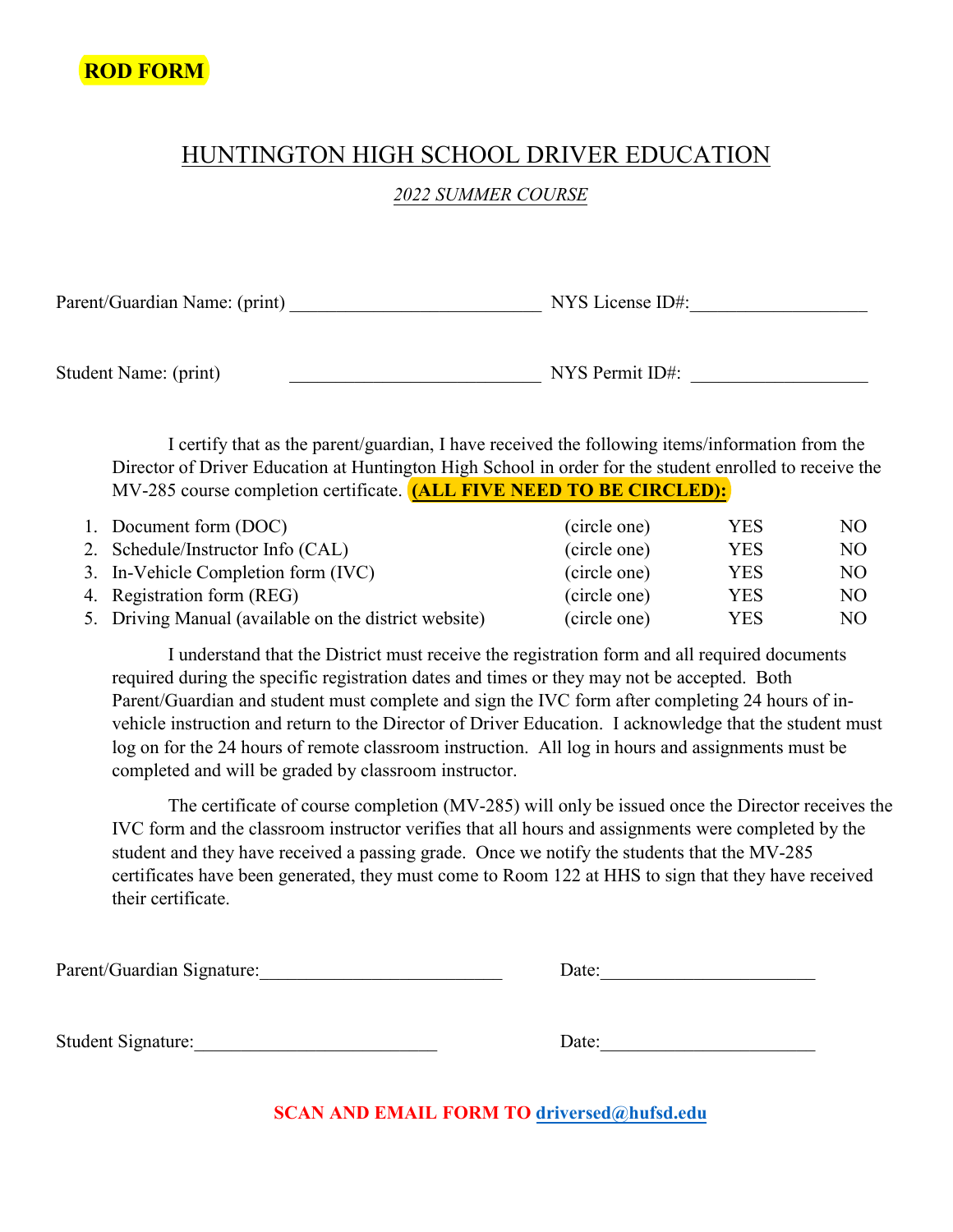

Huntington High School Driver Education Remote Classroom Instruction Classroom Instructor: Mr. Mike Marinello **Email: [mmarinello@hufsd.edu](mailto:mmarinello@hufsd.edu)**

**Google Classroom Code: will be emailed to student once registration is complete Students must log on every day listed** 

# June/July/August 2022

**\*Students cannot miss more than 2 lecture classes and all absences must be made up with Mr. Marinello. If a 3rd class is missed, student will NOT receive a course completion certificate. Students will be notified by the instructor of how attendance will be taken.**

| <b>JUNE 2022</b>                     |                                |         |                                                 |                  |                                  |                |                                |        |
|--------------------------------------|--------------------------------|---------|-------------------------------------------------|------------------|----------------------------------|----------------|--------------------------------|--------|
| Monday                               |                                | Tuesday |                                                 | Wednesday        |                                  | Thursday       | <b>JULY</b>                    | Friday |
| 27<br>$8-9AM$<br>$9-10AM$<br>10-11AM | $8-9AM$<br>$9-10AM$<br>10-11AM | 28      | $8-9AM$<br>$9-10AM$<br>10-11AM                  | 29               | $8-9AM$<br>$9-10AM$<br>$10-11AM$ | 30             |                                |        |
|                                      |                                |         |                                                 | <b>JULY 2022</b> |                                  |                |                                |        |
| Monday                               |                                | Tuesday |                                                 | Wednesday        |                                  | Thursday       |                                | Friday |
| 4<br>4th of July - NO CLASS          | $8-9AM$<br>$9-10AM$<br>10-11AM | 5       | 8-9AM<br>$9-10AM$<br>$10-11AM$                  | 6                | $8-9AM$<br>$9-10AM$<br>$10-11AM$ |                | $8-9AM$<br>$9-10AM$<br>10-11AM | 8      |
| 11<br>$8-9AM$<br>$9-10AM$<br>10-11AM | $8-9AM$<br>$9-10AM$<br>10-11AM | 12      | $8-9AM$<br>$9-10AM$<br>10-11AM                  | 13               | $8-9AM$<br>$9-10AM$<br>10-11AM   | 14             |                                | 15     |
| 18<br>$8-9AM$<br>$9-10AM$<br>10-11AM | $8-9AM$<br>$9-10AM$<br>10-11AM | 16      | $8-9AM$<br>$9-10AM$<br>10-11AM                  | 20               | $8-9AM$<br>$9-10AM$<br>10-11AM   | 21             |                                | 22     |
| 25<br>$8-9AM$<br>$9-10AM$<br>10-11AM | 8-9AM<br>$9-10AM$<br>10-11AM   | 26      | $8-9AM$<br>$9-10AM$<br>10-11AM                  | 27               | $8-9AM$<br>$9-10AM$<br>10-11AM   | 28             |                                | 29     |
| 30<br>$8-9AM$<br>$9-10AM$<br>10-11AM | $8-9AM$<br>$9-10AM$<br>10-11AM | 31      | <b>AUGUST</b><br>$8-9AM$<br>$9-10AM$<br>10-11AM | 1                | <b>FINAL EXAM</b>                | $\overline{2}$ |                                | 3      |